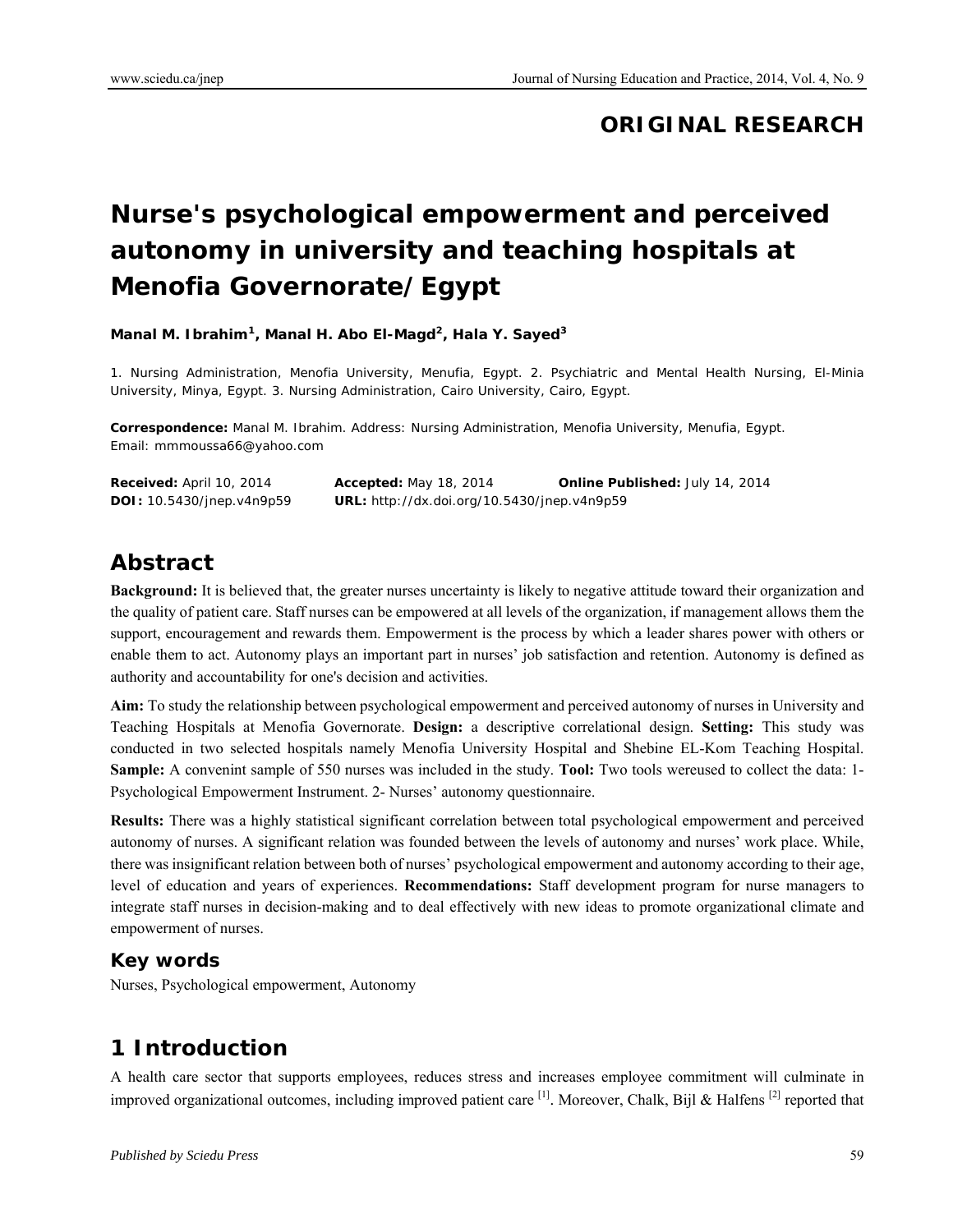patient care quality and safety relates directly to how empowered nurses are to influence care plans and contribute to organizational decisions. Empowerment has also been linked to the mental and physical health of nurses  $[3]$ .

Chalk, Bijl and Halfens [2] claimed that, nurses could be empowered at all levels of the organization. Moreover, empowerment is the process by which a leader shares power with others or enable them to act. It is the basis of transformational leadership in which the leader shares the vision of what is to be accomplished, delegates a great deal of authority for decision-making, and allows employees to share in the satisfaction derived from goal achievement.

Nurses want to ensure their patients' rights, health, and safety. However, nurses may not be empowered by having a voice in the decision-making. If the structural organization does not support patient advocacy or does not make efforts to create and maintain healthy work conditions, job strain will be a logical outcome. Researchers found that feelings of psychological empowerment strongly influenced nurses' job strain and work satisfaction. The results suggested that even in the highly demanding work settings of nurses, job strain is often modifiable [3].

Empowerment involves more than delegation of authority; it involves employees' perception of competence, selfdetermination, meaning, and impact. Psychologically empowered employees are confident in their abilities, have control over their work, feel that their job requirements are congruent with their values and beliefs, and feel that they impact organizational [4].

Psychological empowerment in any organization does not work by saying employee that they are empowered it requires requisite changes in the system, practices, and policies of an organization. Thus, to make an employee feel psychologically empowered there has to be change/modification in the managerial practices [5]. Managerial practices that promote autonomy, freedom and create an atmosphere of service may develop the feeling of psychological empowerment among employees. Recent management literature proved that, the degree of worker participation in decision making has been found to relate positively to satisfaction with work.

Browning <sup>[6]</sup> studied job satisfaction among adult health nurses in Arizona to understand what is important in attracting and retaining nurses' in the workplace. Nurses in this study were most satisfied with autonomy in their jobs. Benefits of job satisfaction included: decreased absenteeism, employee retention, improved productivity, and enhanced performance. Sparks  $[7]$  founded that nurses who had greater decision-making authority (greater autonomy) had greater outpatient clinical productivity.

Autonomy is both the ability of a person to direct their own life and to make their own decisions, and the capacity for rational deliberation. If the culture of the nurse's workplace hinders their capacity for independent judgment about patient care, they do not have professional autonomy in any meaningful sense. A major advantage of being viewed as a profession is the societal grant of autonomy in practice  $[5]$ .

In professional terms, autonomy means that occupational group has control over its own practice. The autonomy of professional nurses is evident in an organization in which management trusts them by giving them freedom to make decisions and take actions within the scope of their knowledge. Nurses are free to exercise their authority. So, autonomy plays an important part in nurses' job satisfaction and retention  $[8, 9]$ .

In Egypt, from the literature review the researchers found a very few studies dealing with the variable of autonomy. So the present study will spotlight on nurses working at Governomental Hospitals where workload and patients' needs are at maximum level, and quality of care is mandatory [10]. To investigate what the relationship between psychological empowerment and perceived autonomy of nurses in selected hospitals at Menofia Governorate. The answer of these questions will provide a description and analysis of how nurses' behavior is directed and sustained to help decision makers to accomplish organizational goals by a motivated, satisfied and empowered nursing personnel.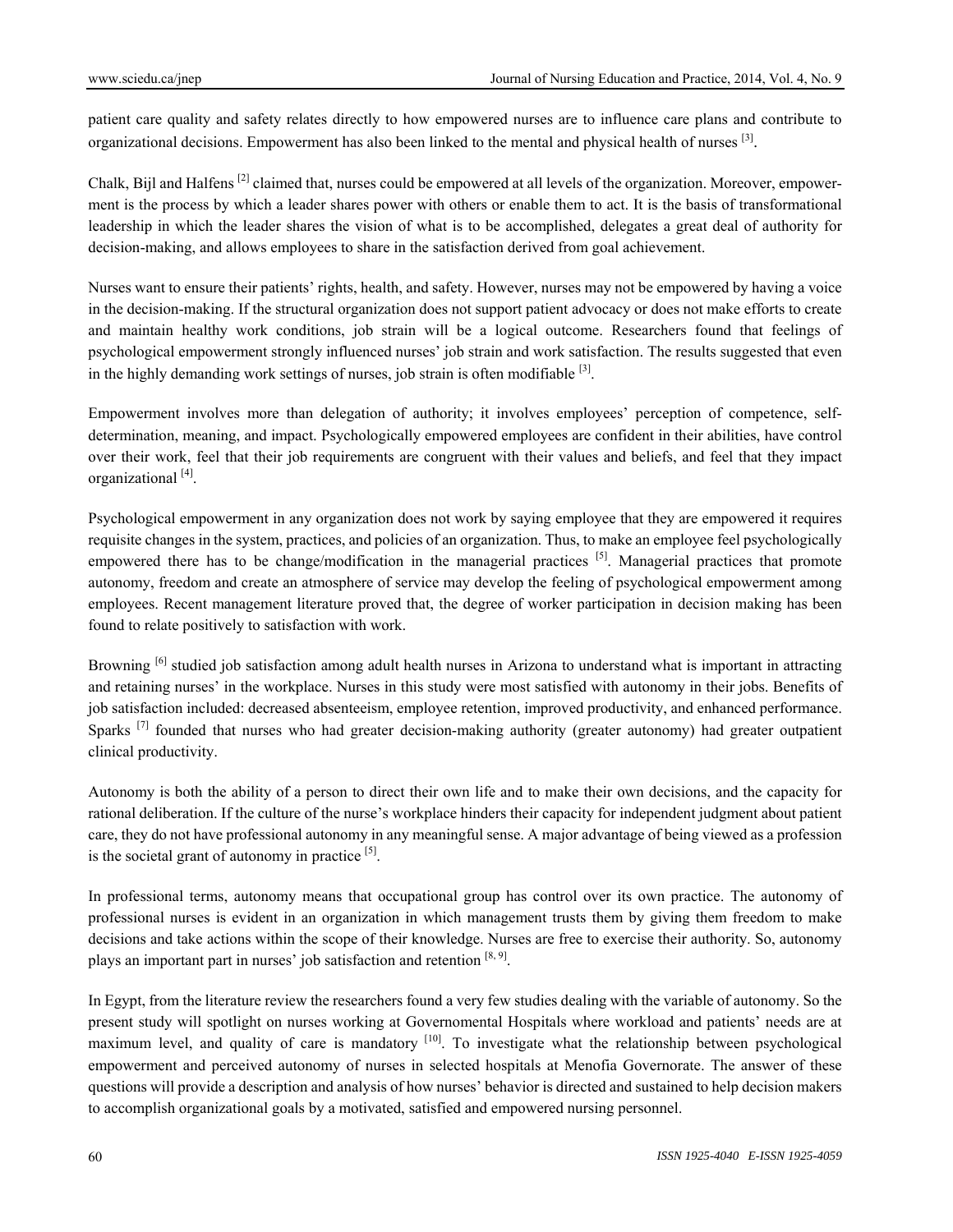#### **Aims of the study**

Study the relationship between psychological empowerment and perceived autonomy of nurses in general University and Teaching Hospitals at Menofia Governorate.

# **2 Subject and methods**

#### **2.1 Research question**

What is the relationship between psychological empowerment and perceived autonomy of nurses in University and Teaching Hospitals at Menofia Governorate?

#### **2.2 Research design**

Descriptive correlational design was used in the conduction of the present study*.* 

#### **2.3 Setting**

This study was conducted in University and Teaching Hospitals at Shebine EL-kom/Menofia Governorate, Egypt. The first setting is Menofia University Hospital is a representative of University Hospital. This hospital was established in 1993. It includes four hospitals, the General Hospital, Cancer Hospital, Emergency Hospital, and Susan Mubarak Hospital. It provides its services to the community through the Surgical, Medical, Urology, Orthopedics, Pediatrics, Ophthalmology, ENT, Obstetrics and Gynecology, Kidney Dialysis, Premature, Pediatric Intensive Care, Burn, Intensive Care Units in addition to Operating Theater, Emergency Department, and Outpatient Clinics.

The nursing staff consists of 790 nurses, their qualifications ranged from bachelor degree to diploma in nursing. The second setting is Shebine EL-Kom Teaching Hospital; it affiliates to the Ministry of Health and Population. This hospital was built in 1970. The bed capacity of the hospital is 677. It serves all specialties (Surgical, Medical, Urology, Orthopedics, Pediatrics, ENT, Obstetrics and Gynecology, Premature, Burn, Intensive Care Units, Operating Theater, Emergency Department, Outpatient Clinics).

In addition, the hospital has a Kidney Dialysis Unit, Pediatric Intensive Care Unit, and Cardio Surgery Department, which are located in two other buildings separated from the main hospital setting. The nursing staff consists of 702 nurses. Their qualifications ranged from bachelor degree to diploma in nursing.

#### **2.4 Subjects**

Convenient sample of all nurses who accepted to participate in this study from the aforementioned units and wards were included to constitute the present study. The total numbers of nurses who accepted to participate were 550 nurses.

#### **2.5 Tools of the study**

In order to fulfill the research aim of this study two tools were used to collect the data. The first tool: part one: it was concerned with the socio-demographic data of the nurses, such as age, years of experience, educational level and name of department. Part two: Psychological Empowerment Instrument developed by Spreitzer<sup>[11]</sup> and this tool modified by Sparks  $^{[7]}$ . It was used to assess nurse's level of psychological empowerment. The scale consists of 17 statements, which measure four separate but interrelated components. The scale components were as follows: Meaning: 3 statements; Competence: 8 statements; Self-determination; 3 statements; and Impact: 3 statements.

*Published by Sciedu Press* 61 **Scoring System**: respondents answer items on a five-point scale ranging fromone to five. The responses of strongly disagree, disagree, neither agree nor disagree, agree, strongly agree were scored respectively as 1, 2, 3, 4, and 5. The over all scores of each component are calculated by taking the average (total score divided by number of items) of the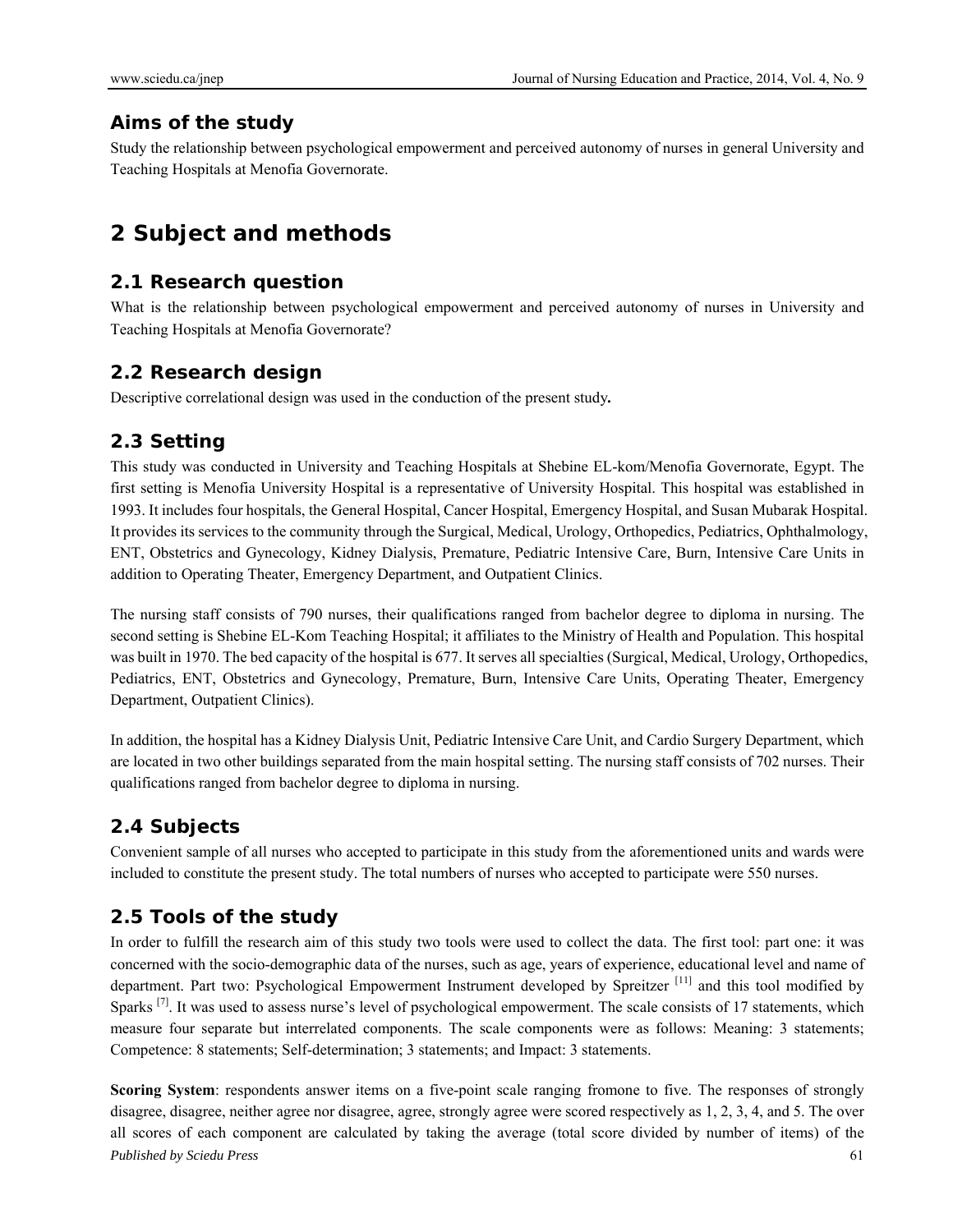respondent's score for each component and multiplying this by 100 to convert it into percent score. The score of 34 or less was considered poor empowerment; the score which ranges from 35 to 68 was considered moderate empowerment, the score more than 68 was considered high empowerment.

The second tool: Nurses' Autonomy Questionnaire developed by Beehr *et al.* [12] and this tool modified by Weston [5]. It consisted of 13 items, responses are between 1 to 3 as definitely true, uncertain, definitely false, respectively. This instrument was designed to measure the degree to which organizational nurses' freedom of action is constrained, and a mean score is taken, the highest score indicates high autonomy. (The score of 13 or less was considered low autonomy, the score among 14-26 was considered moderate autonomy and more than 26 was considered high autonomy).

#### **2.6 Pilot study**

Before any attempt for data collection, a pilot study was carried out in Menoufyia University Hospital and Shebine EL-Kom Teaching Hospital for testing validity, clarity, applicability and comprehensiveness of the questionnaire. It was done on ten nurses who were excluded from the main study subjects during the actual collection of data. Pilot study aimed also at determining the time needed for filling the questionnaire that takes about 30 minutes.

### **2.7 Field work**

The actual filed work was carried for 3 months for data collection. The nature and the purpose of the study were explained by the researchers to nurses who were included in the study. Verbal agreement was obtained from Children's mothers, and nurses after that the researchers began to collect the data.

### **2.8 Ethical consideration**

Before starting the actual data collection process two formal letters were issued from the Faculty of Nursing/Menofia University to the two hospitals where the data were collected to obtain the administrative approval for the research. The letters identified the researchers and the title of the study. The researcher introduced himself, explained the objectives of the study to nurses, and informed them that their information will be confidential and will be used only for the purpose of the study.

### **2.9 Statistical analysis**

The content of each scale was analyzed, categorized and then coded by researchers. Subjects' responses to each category were tabulated separately by using Statistical Package for Social Science (SPSS) version 15.5. Data were represented using descriptive statistics in the form of frequencies and percentages for qualitative variables and means and standard deviations for quantitative variables. Pearson correlation analysis was used for assessment of the relationships among quantitative variables, while the Chi-square test was used for qualitative data. Statistical significance was considered at *p*-value  $\leq 0.05$  and considered highly significant at *p*-value  $\leq 0.001$ .

# **3 Results**

Table 1 showed the socio-demographic data of the studied sample. More than half of the studied sample (54%) were in the age group that ranged from 20 to  $\lt$  30 years. While 18% of them were in the age group that ranged from 40 to  $\lt$  50 year. The majority of the studied sample (74%) were have diploma in nursing. In relation to years of experiences, nearly one third of the studied sample (30%) their experiences ranged from  $1 - \leq 5$  years.

Figure 1 demonstrated the distributions of psychological empowerment levels among the studied sample. Seventy six percent of the studied sample had moderate level of psychological empowerment, while 24% of them have high level of psychological empowerment.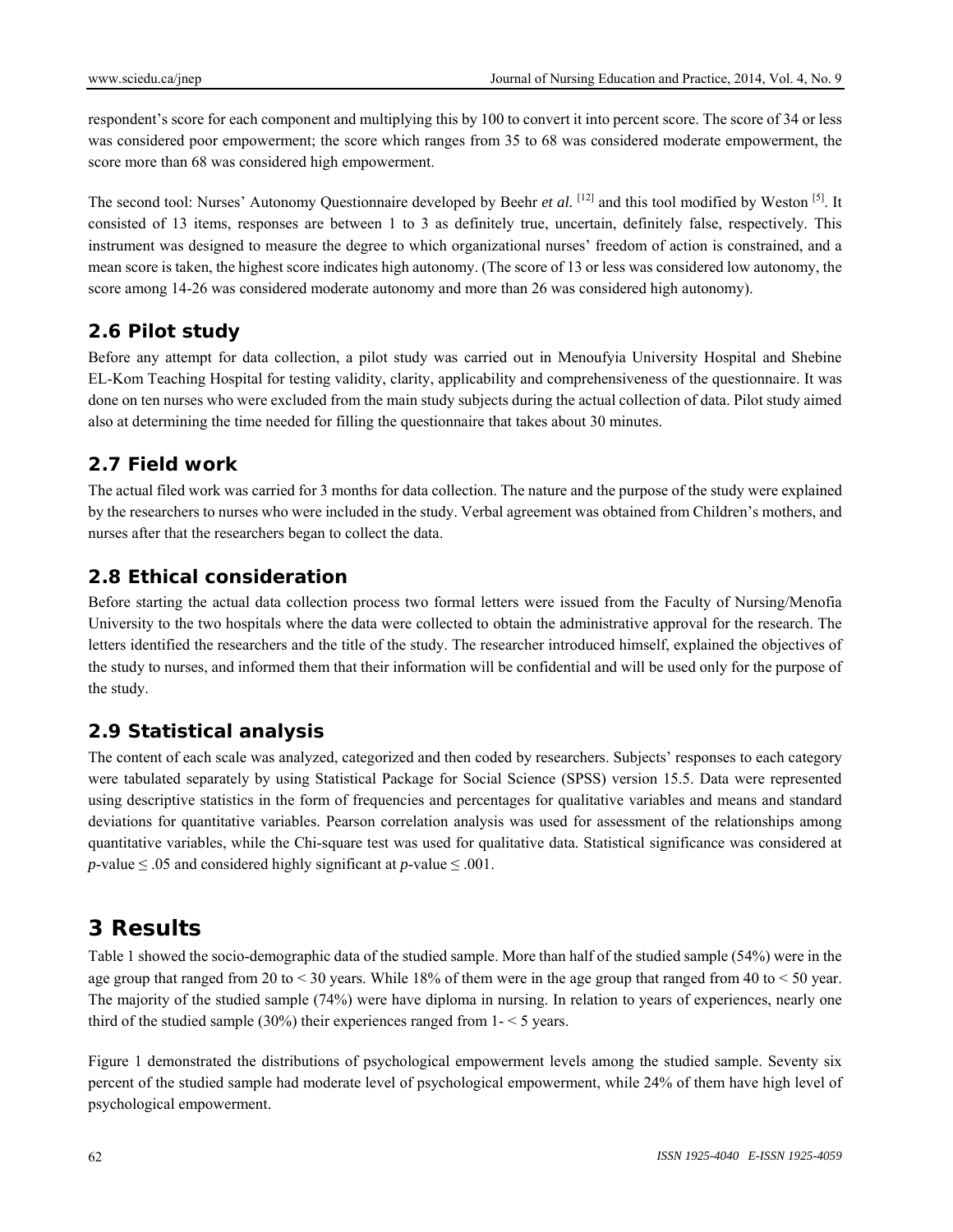| <b>Variables</b>                 |                                       | No. | $\frac{0}{0}$  |
|----------------------------------|---------------------------------------|-----|----------------|
|                                  | $20 - 30$ yrs                         | 297 | 54             |
| Age group                        | $30 - 40yrs$                          | 154 | 28             |
|                                  | $40 - 50$ yrs                         | 99  | 18             |
| Mean $\pm$ SD (29 $\pm$ 9.3)     |                                       |     |                |
|                                  | Diploma in Nursing                    | 407 | 74             |
| Level of education               | Diploma and Specialization in Nursing | 121 | 22             |
|                                  | Bachelor Degree in Nursing            | 22  | $\overline{4}$ |
|                                  | Renal Dialysis Unit                   | 39  | 7.09           |
|                                  | <b>Operating Theatre</b>              | 52  | 9.46           |
|                                  | Premature Unit                        | 47  | 8.55           |
|                                  | <b>Burn Unit</b>                      | 39  | 7.09           |
|                                  | Medical Unit                          | 84  | 15.28          |
| Name of department               | Urology Unit                          | 61  | 11.09          |
|                                  | Surgical Unit                         | 66  | 12             |
|                                  | Intensive Care Unit                   | 69  | 12.54          |
|                                  | Obstetric Unit                        | 48  | 8.72           |
|                                  | Orthopedics Unit                      | 45  | 8.18           |
|                                  | $1 - 5$ yrs                           | 165 | 30             |
| Years of experiences             | $5 - 10$ yrs                          | 99  | 18             |
|                                  | $10 - 15$ yrs                         | 143 | 26             |
|                                  | $15 - 20$ yrs                         | 143 | 26             |
| Mean $\pm$ SD (11.54 $\pm$ 8.36) |                                       |     |                |

Table 1. Frequency distribution of the studied sample according to their socio-demographic characteristics. (No. = 550)

Figure 2 clarified the distributions of autonomy among the studied sample. Fifty eight percent of the studied sample had high level of autonomy, while 42% of them have moderate level of autonomy.



Figure 1. Frequency distribution of psychological empowerment levels among the studied sample



Figure 2. Frequency Distribution of Autonomy Levels among g The Studied S Sample

Table 2 illustrated the relationship between the levels of psychological empowerment as perceived by nursing staff and socio-demogphraic characteristics among the studied sample. There was insignificant relation between psychological empowerment levels according to age, level of education and years of experiences. The highest percentage (81.5%) of young age nurses reported and perceived moderate psychological empowerment. While both nurses with diploma and bachelor degree in nursing more perceived psychological empowerment than nurses with diploma & specialization in nursing.

**Published by Sciedu Press**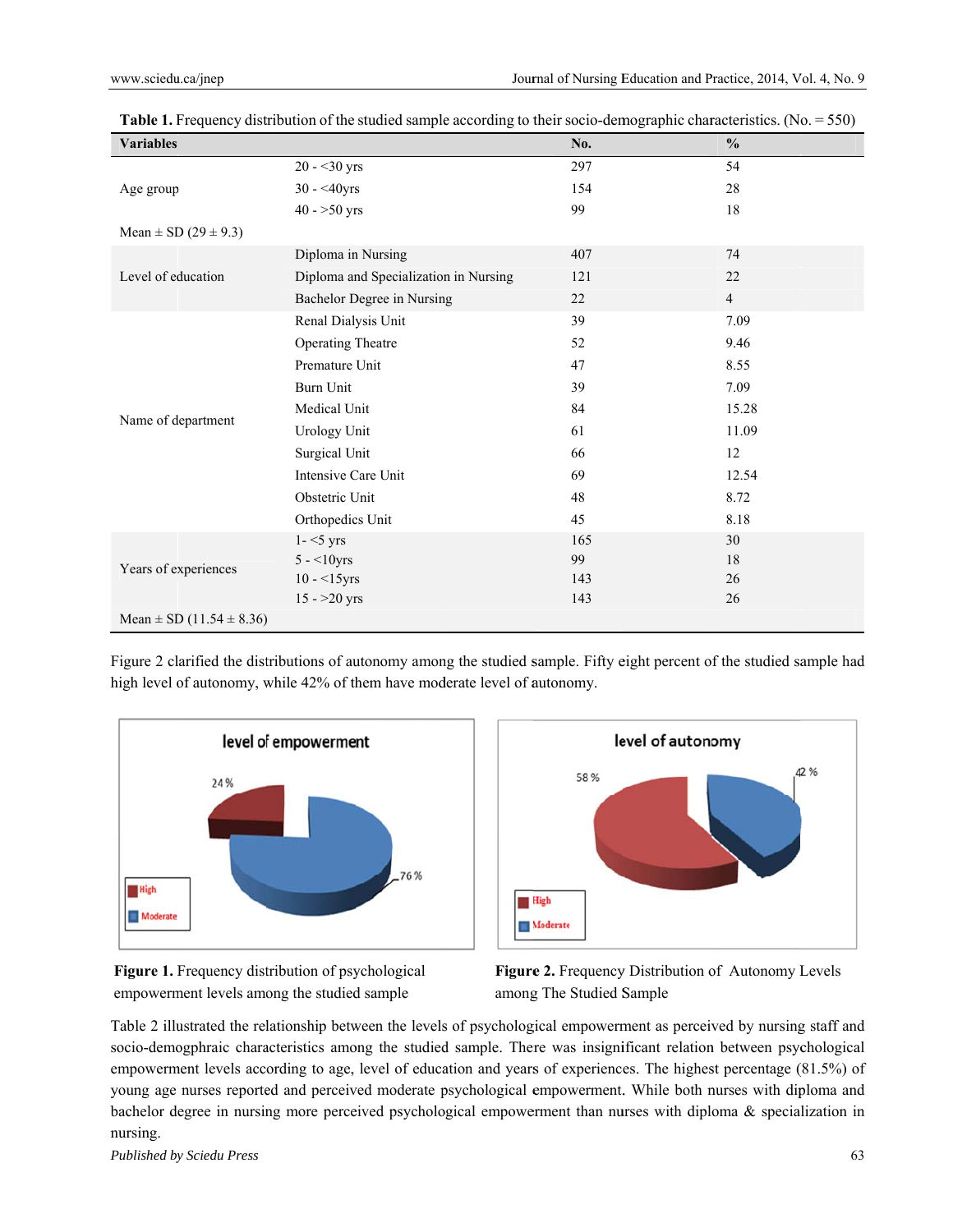| <b>Variables</b>        |                                          | <b>Total No.</b> | Moderate empowerment |               | <b>High empowerment</b> |               | $\chi^2$ | $\boldsymbol{P}$ |
|-------------------------|------------------------------------------|------------------|----------------------|---------------|-------------------------|---------------|----------|------------------|
|                         |                                          |                  | No.                  | $\frac{0}{0}$ | N <sub>0</sub>          | $\frac{0}{0}$ |          |                  |
|                         | $20 - 30$ yrs                            | 297              | 242                  | 81.5          | 55                      | 18.5          |          |                  |
| Age                     | $30 - 40$ yrs                            | 154              | 110                  | 71.4          | 44                      | 28.6          | 1.03     | .596             |
|                         | $40 - 50$ yrs                            | 99               | 66                   | 66.7          | 33                      | 33.3          |          |                  |
| Years of<br>experiences | $1 - 5$ yrs                              | 165              | 132                  | 80            | 33                      | 20            | .480     | .923             |
|                         | $5 - 10$ vrs                             | 99               | 77                   | 77.7          | 22                      | 22.3          |          |                  |
|                         | $10 - 15$ yrs                            | 143              | 99                   | 69.2          | 44                      | 30.8          |          |                  |
|                         | $15 - 20$ yrs                            | 143              | 110                  | 76.9          | 33                      | 23.1          |          |                  |
| Educational<br>level    | Diploma in Nursing                       | 407              | 330                  | 81.1          | 77                      | 18.9          |          |                  |
|                         | Diploma and<br>Specialization in Nursing | 121              | 66                   | 54.5          | 55                      | 45.5          | 3.93     | .140             |
|                         | Bachelor Degree in<br>Nursing            | 22               | 22                   | 100           | $\mathbf{0}$            | $00\,$        |          |                  |

**Table 2.** Relationship between level of psychological empowerment as perceived by nursing staff and their sociodemographic characteristics (No. = 550)

Table 3 showed relationship between the levels of psychological empowerment as perceived by nursing staff and their working place. All nurses had moderate psychological empowerment level regarding the working place, except the nurses working in Premature Unit, they had high psychological empowerment level. However, there was insignificant relation between the levels of psychological empowerment levels and nurses' work place.

| Table 3. Relationship between level of psychological empowerment as perceived by nursing staff and their working |  |  |  |  |
|------------------------------------------------------------------------------------------------------------------|--|--|--|--|
| place (No. $=550$ )                                                                                              |  |  |  |  |

| <b>Variables</b> |                          | <b>Total No.</b> | Moderate empowerment |               | <b>High empowerment</b> |               |      |                  |
|------------------|--------------------------|------------------|----------------------|---------------|-------------------------|---------------|------|------------------|
|                  |                          |                  | N                    | $\frac{0}{0}$ | ${\bf N}$               | $\frac{0}{0}$ |      | $\boldsymbol{p}$ |
|                  | Renal Dialysis Unit      | 39               | 31                   | 79.4          | 8                       | 20.6          | 12.7 | .176             |
|                  | <b>Operating Theatre</b> | 52               | 32                   | 61.5          | 20                      | 38.5          |      |                  |
| Working<br>place | Premature Unit           | 47               | 17                   | 40.4          | 30                      | 59.6          |      |                  |
|                  | Burn Unit                | 39               | 24                   | 61.5          | 15                      | 38.5          |      |                  |
|                  | Medical Unit             | 84               | 84                   | 100           | $\mathbf{0}$            | 00            |      |                  |
|                  | Urology Unit             | 61               | 61                   | 100           | $\mathbf{0}$            | 00            |      |                  |
|                  | Surgical Unit            | 66               | 66                   | 100           | $\theta$                | 00            |      |                  |
|                  | Intensive Care Unit      | 69               | 69                   | 100           | $\mathbf{0}$            | 00            |      |                  |
|                  | Obstetric Unit           | 48               | 29                   | 60.4          | 19                      | 39.6          |      |                  |
|                  | Orthopedics Unit         | 45               | 27                   | 60            | 18                      | 40            |      |                  |

Table 4 illustrated the relationship between the levels of autonomy as perceived by nursing staff and socio-demogphraic characteristics among the studied sample. There was insignificant relation between the levels of autonomy according to age, level of education and years of experiences. All nurses had high autonomy levels except the nurses who had experience from 15 - > 20 years. Moreover, the nurses with bachelor degree perceived equal autonomy levels whether high or moderate.

Table 5 clarified relationship between the levels of autonomy as perceived by nursing staff and their working place. A significant relation was founded between the levels of autonomy and nurses' work place. The highst percentage of nursing staff working in the following four units/wards: Prematuret, Urology, Surgical and ICU was observed in the high level of autonomy. While, the nursing staff working in the rest of units/wards had moderate autonomy level.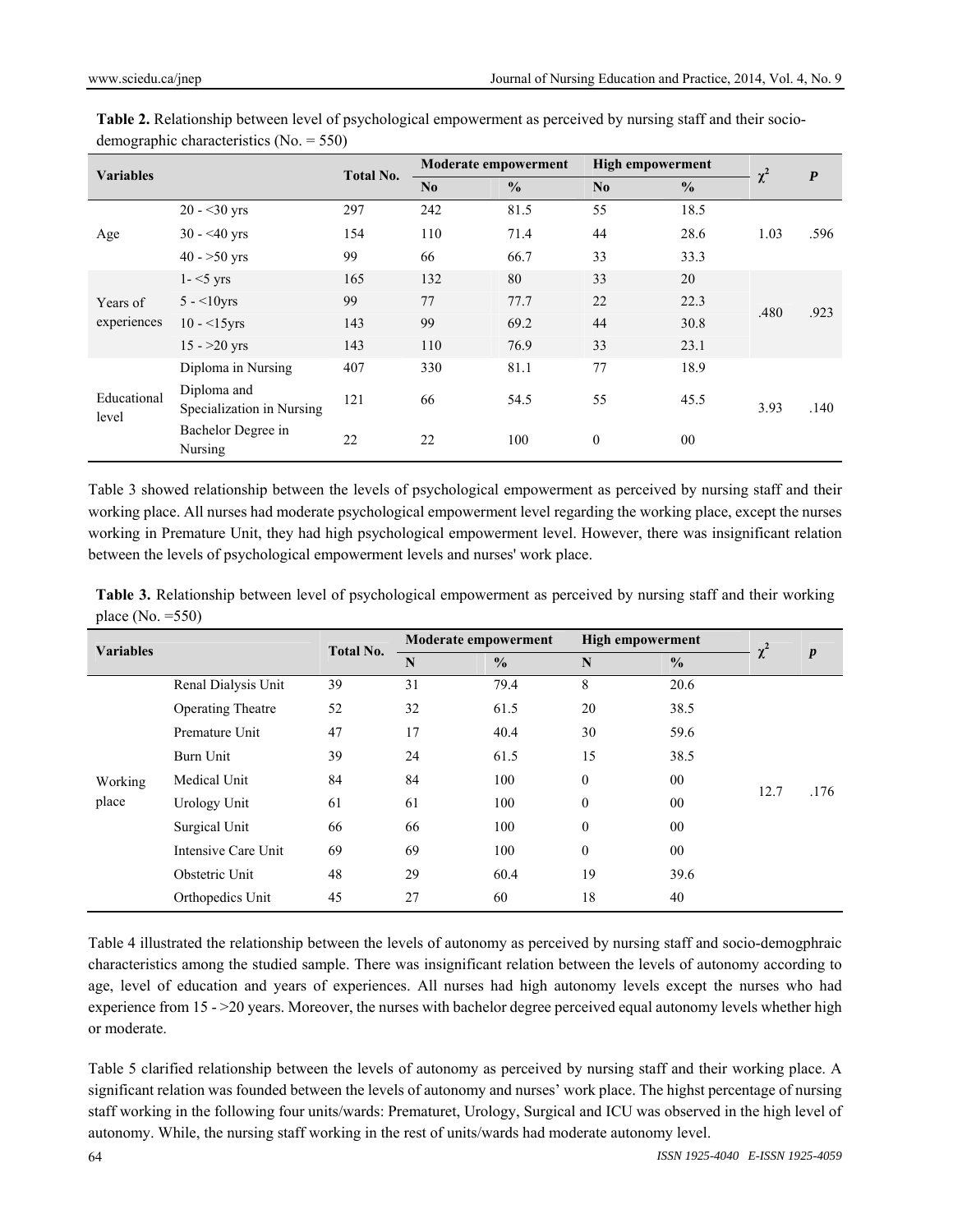| <b>Variables</b>        |                                          |                  |                        | Moderate autonomy |                | <b>High autonomy</b> |          |                  |
|-------------------------|------------------------------------------|------------------|------------------------|-------------------|----------------|----------------------|----------|------------------|
|                         |                                          | <b>Total No.</b> | $\mathbf{N}\mathbf{0}$ | $\frac{0}{0}$     | N <sub>0</sub> | $\frac{0}{0}$        | $\chi^2$ | $\boldsymbol{P}$ |
|                         | $20 - 30$                                | 297              | 132                    | 44.4              | 165            | 55.6                 |          |                  |
| Age                     | $30 - 540$                               | 154              | 55                     | 35.7              | 99             | 64.3                 | 0.31     | .85              |
|                         | $40 - 50$                                | 99               | 44                     | 44.4              | 55             | 55.6                 |          |                  |
| Years of<br>experiences | $1 - 5$ yrs                              | 165              | 55                     | 33.3              | 110            | 66.7                 |          |                  |
|                         | $5 - 10$ vrs                             | 99               | 33                     | 33.3              | 66             | 66.7                 | 1.58     | .66              |
|                         | $10 - 15$ yrs                            | 143              | 66                     | 46.2              | 77             | 53.8                 |          |                  |
|                         | $15 - 20$ yrs                            | 143              | 77                     | 53.8              | 66             | 46.2                 |          |                  |
|                         | Diploma in Nursing                       | 407              | 165                    | 40.5              | 242            | 59.5                 |          |                  |
| Educational<br>level    | Diploma and<br>Specialization in Nursing | 121              | 55                     | 45.5              | 66             | 54.5                 | 0.13     | .93              |
|                         | Bachelor Degree in<br>Nursing            | 22               | 11                     | 50                | 11             | 50                   |          |                  |

**Table 4.** Relationship between level of autonomy as perceived by nursing staff and their socio-demographic characteristics (No.  $=$  550)

**Table 5.** Relationship between level of autonomy as perceived by nursing staff and their working place (No. = 550)

| <b>Variables</b> |                          | <b>Total No.</b> | Moderate autonomy |               | <b>High autonomy</b> |               |      |                  |
|------------------|--------------------------|------------------|-------------------|---------------|----------------------|---------------|------|------------------|
|                  |                          |                  | N                 | $\frac{0}{0}$ | N                    | $\frac{0}{0}$ | V    | $\boldsymbol{p}$ |
|                  | Renal Dialysis Unit      | 39               | 20                | 51.2          | 19                   | 48.8          | 17.6 | $.04*$           |
|                  | <b>Operating Theatre</b> | 52               | 30                | 57.6          | 22                   | 42.4          |      |                  |
|                  | Premature Unit           | 47               | 20                | 42.5          | 27                   | 57.5          |      |                  |
|                  | Burn Unit                | 39               | 24                | 61.5          | 15                   | 38.5          |      |                  |
|                  | Medical Unit             | 84               | 44                | 52.3          | 40                   | 47.7          |      |                  |
| Working place    | Urology Unit             | 61               | 25                | 40.9          | 36                   | 59.1          |      |                  |
|                  | Surgical Unit            | 66               | 22                | 33.3          | 44                   | 66.6          |      |                  |
|                  | Intensive Care Unit      | 69               | 33                | 47.8          | 36                   | 52.2          |      |                  |
|                  | Obstetric Unit           | 48               | 29                | 60.4          | 19                   | 39.6          |      |                  |
|                  | Orthopedics Unit         | 45               | 27                | 60            | 18                   | 40            |      |                  |

*Note.* (\*) means statistically significant

It can be noted from Table 6 that, the coefficient correlation between a psychological empowerment components and total autonomy as perceived by nurses are tested by prearon correlation test, there was a strong significant correlation was found between total psychological empowerment and total autonomy (*p* = .000). While there was insignificant relation between psychological empowerment components (Meaning, Competence, Self-determination and Impact) and the total autonomy (*p* = .09, .61, .24 & .19 respectively).

**Table 6.** Coefficient correlation between psychological empowerment components and autonomy as pericived by nurses (No.  $= 550$ )

| Psychological empowerment components | Nurses' autonomy |     | <b>Total</b> |          |  |
|--------------------------------------|------------------|-----|--------------|----------|--|
|                                      |                  |     |              |          |  |
| Meaning                              | 0.24             | .09 |              |          |  |
| Competence                           | 0.07             | .61 | 0.15         |          |  |
| Self determination                   | 0.16             | .24 |              | $0.00**$ |  |
| Impact                               | 0.18             | .19 |              |          |  |

*Note.* (\*\*) means highly statistically significant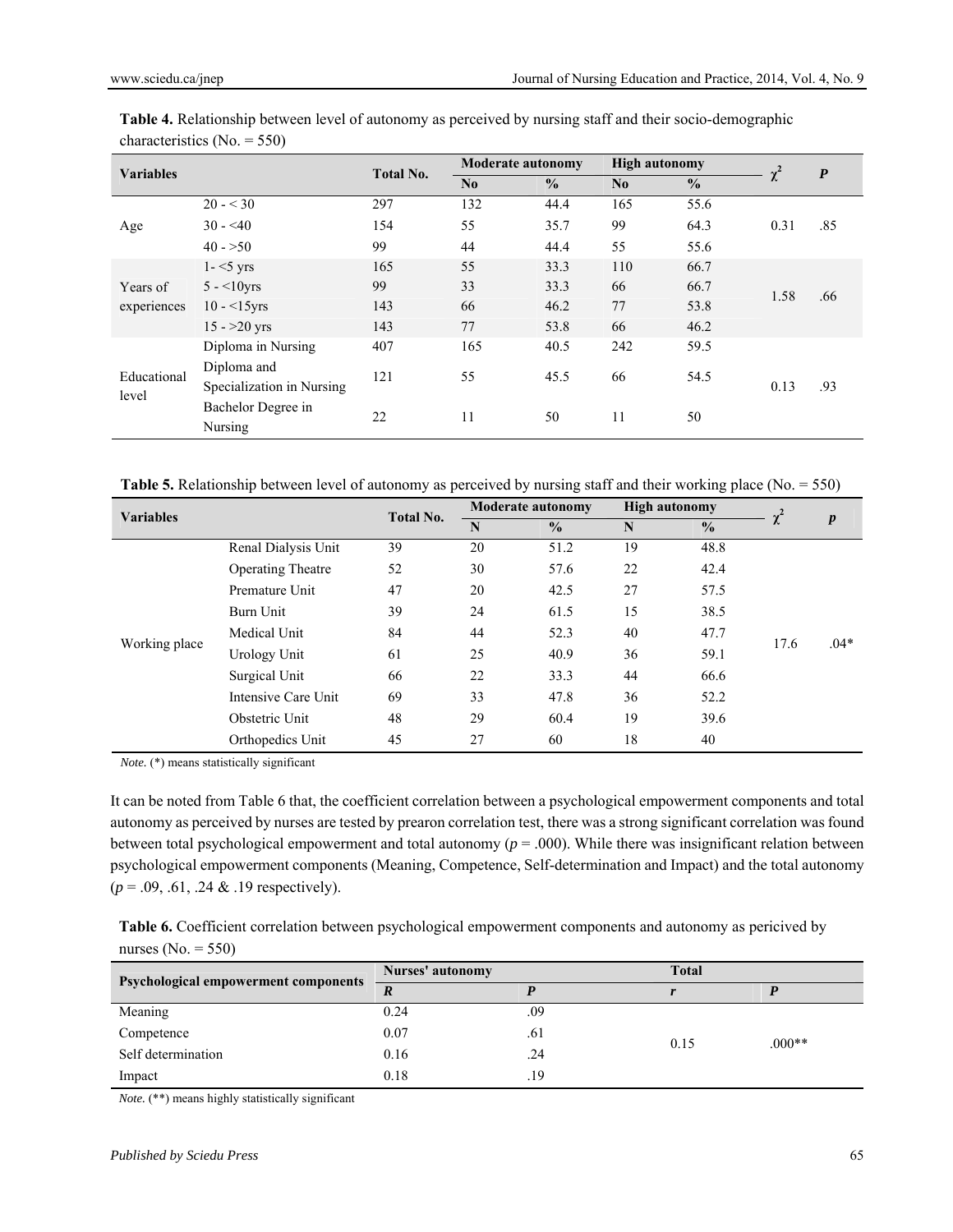### **4 Discussion**

Empowering work settings are necessary and nurses need to be empowered in order to fulfill their role within the standards espoused by the nursing profession and the dynamics of an evolving healthcare system that is flooded with service delivery challenges  $[13]$ . Empowerment within the workplace can result in job satisfaction which is essential given that empowerment and job satisfaction lead to quality patient care outcomes and professional autonomy  $[14]$ .

The finding of the study indicated that the majority of nurses were perceived psychological empowerment as moderate level. This result consistent with Nasiripour and Siadati [15] who founded that nurses in Iran social security organization hospitals considered their empowerment status at moderate level.

The achievement of excellence in nursing profession requires empowered staff nurses in order to be effective in their roles and to be more autonomous <sup>[16]</sup>. Nurses who perceive themselves to be psychologically empowered are more likely to enhance client care through more effective work practice. Thus by providing the sources of job-related empowerment and autonomy, work methods and outcomes could be improved  $[17]$ .

In the same line, nurses who have appropriate power they feel more effective in performing their tasks, and provide better levels of patient care in their own ward [18]. The role of nurse managers in this regard is to create conditions that nurses are empowered to make the best possible care for their patients to facilitate  $[19]$ . Moreover, Corbally *et al.*  $[20]$  proved that the psychological empowerment has been viewed as having potential to play a key role in the professional development, increasing nurses' job satisfaction, giving a better quality for patients and included sense of meaning, self-determination, competence and impact.

The finding of the present study clarified that more half of nurses were perceived a high autonomy level. As a result of Laschinger *et al.* <sup>[1]</sup> who emphasized that employees can sense their feelings of self-worth, meaningfulness, job satisfaction and morale that result from their contributions and control or autonomy over their work. Additionally, empowerment is essential for enhancing nurses' role, strengthening the professional image, and continuously improving the healthcare system. It allows the nurses to perform in a professional manner by being more autonomous, responsible and participative <sup>[21]</sup>.

Nurses' autonomy or control over work was seriously limited by unequal power relationships with medical staff, which enhanced physician power and restricted the nurses' freedom, and consequently hindered their empowerment [22].

In the same line of Manojlovich & Laschinger  $[23]$  and Faulkner & Laschinger  $[24]$  studies founded that once nurses are empowered, they use organizational and nursing unit domains more effectively, and resulting in greater job satisfaction. Accordingly Laschinger *et al.* <sup>[19]</sup> founded that a strong relationship with physicians and nurses with nurse managers, especially facilitate the nurses' feeling of being empowered. China [25] added that when there is no positive relationship with others in the workplace, the risk of disability increases among staff.

High-quality patient care depends on a nursing workforce that is empowered to provide care according to professional nursing standards <sup>[26]</sup>. Empowered nurses will certainly have the ability to resolve the patients' needs and their families' expectations and can effectively achieve their career and organizations goals <sup>[27]</sup>. In the same domain Al-Aseeri & Ezzat <sup>[28]</sup> found that the nurses' perception at the three settings were highly recorded for, especially in their perception for meaning, indicated that there is a fit between nurses' values, believes , behaviors and their work goals which is particularly beneficial for organizational success and quality care.

Followed by their perception for competence or believes in his/her capability of performing work tasks. Subsequently their perception for impact or the degree to which they can influence the outcomes of the organization, and the least nurses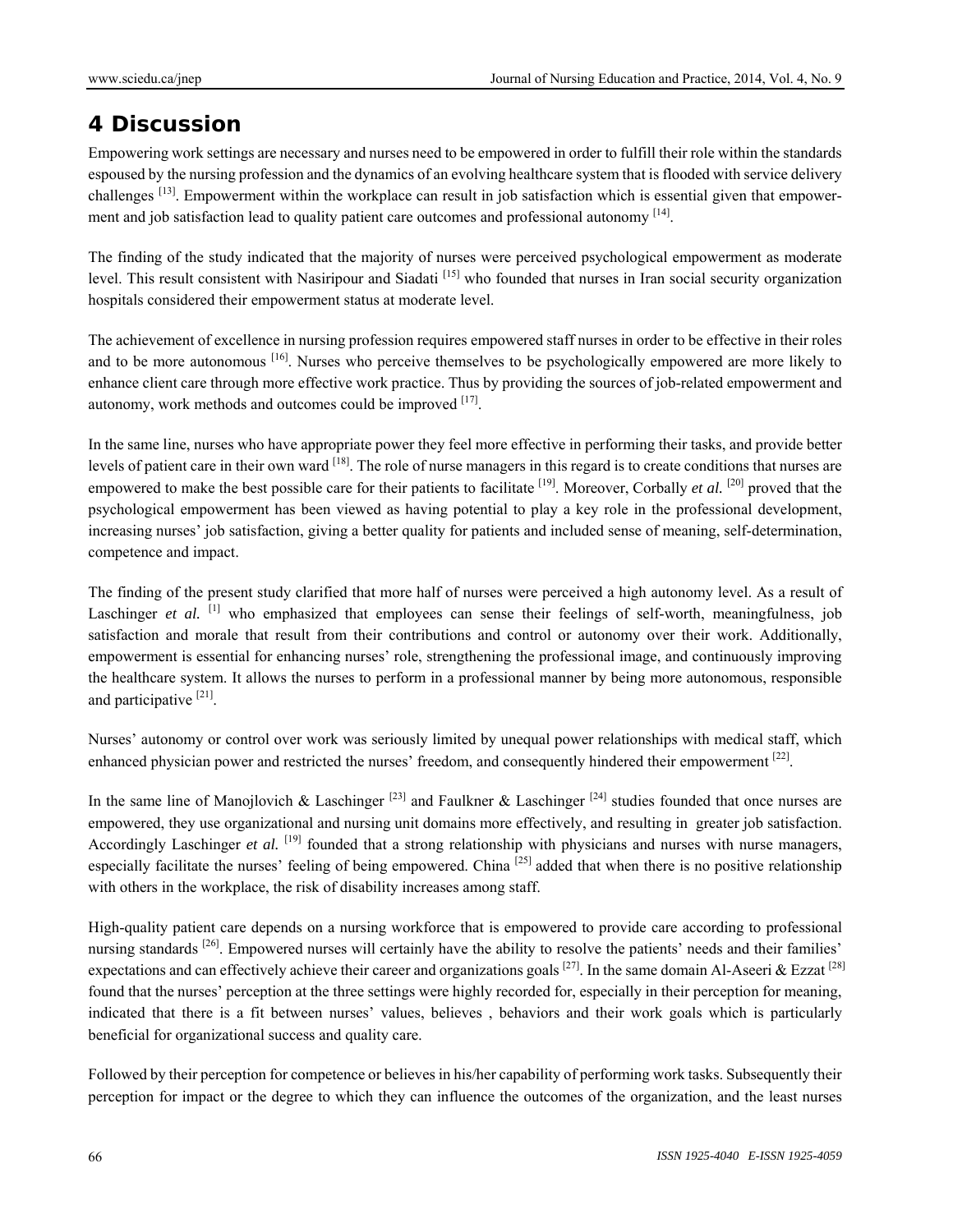response were recorded in their perception for self-determination or believes that they have choice in initiating actions in the work place [28].

In the present study, there was a strong significant correlation was found between total psychological empowerment and total autonomy among staff nurses. The results of (Erickson *et al.* <sup>[29]</sup> studies supported the present finding and hypothesized relationships between empowerment and the magnet hospital characteristics of autonomy, control over practice environment, and positive nurse-physician relationships. The combination of access to empowering work conditions and magnet hospital characteristics was significantly predictive of nurses' satisfaction with their jobs. These findings suggest that nursing leaders' efforts to create empowering work environments can influence nurses' ability to practice in a professional manner, ensuring excellent patient care quality and positive organizational outcomes [30].

#### **Recommendation**

- Staff development program should be done for nurse managers to how integrate staff nurses in decision-making and to deal effectively with new ideas to promote organizational climate and psychological empowerment of nurses.
- Nurses should be allowed to participate in decision making to empower them, as well as increasing their feeling of autonomy.
- Further researches focusing on factors that can retain highly empowered and committed nurses.

# **References**

- [1] LaschingerH.K.S., Finegan J.,ShamianJ.&WilkP. Impact of Structural and Psychological Empowerment on Job Strain in Nursing Work Settings: Expanding Kanter Model. Journal of Nursing Administration. 2011; 31: 260-272.
- [2] Chalk D., Bijl M. &Halfens R. Interventions aimed at improving the nursing work environment: a systematic review. Implementation Science. 2010; 5: 34. PMid:20423492 http://dx.doi.org/10.1186/1748-5908-5-34
- [3] Christens B. D. Targeting empowerment in community development: A community psychology approach to enhancing local power and well-being. Community Development Journal. 2012a; 47(4): 538-554. http://dx.doi.org/10.1093/cdj/bss031
- [4] Knol J. &Van Linge R. Innovative behavior: the effect of structural and psychological empowerment on nurses. J Adv Nurs. 2009; 65(2): 359-370. PMid:19191936 http://dx.doi.org/10.1111/j.1365-2648.2008.04876.x
- [5] Weston M.J. "Strategies for Enhancing Autonomy and Control Over Nursing Practice" OJIN: The Online Journal of Issues in Nursing. 2010; 15(1): Manuscript 2.
- [6] Weston M.J. Defining control over nursing practice and autonomy. Journal of Nursing Administration. 2013; 38: 404-408. PMid:18791425 http://dx.doi.org/10.1097/01.NNA.0000323960.29544.e5
- [7] Sparks A.M. Psychological empowerment and job satisfaction between Baby Boomer and Generation X nurses, Journal of Nursing Management. 2012; 20: 451-460. PMid:22591147 http://dx.doi.org/10.1111/j.1365-2834.2011.01282.x
- [8] McPherson D. Achieving Nursing Autonomy in Relation to Staffing and Workload Determination. Major industry paper submitted to the Sauder School of Business, UBC, 2010.
- [9] Mark B.A., Lindley L. & Jones C.B. Nurse working conditions and nursing unit costs. Policy, Politics, & Nursing. 2009; 10: 120-128. PMid:19628511 http://dx.doi.org/10.1177/1527154409336200
- [10] Seada A. Effect of a Training Program on Staff Nurses` Performance and Empowerment in the Emergency Unit at El-Manial University Hospital. Unpublished Doctorate Dissertation. Faculty of Nursing, Cairo University, Egypt; 2003.
- [11] Spreitzer M. Psychological Empowerment in the Work Place: Dimensions, Measurement and Validation. Academy of management review. 1995; 38(5): 1442-1485. http://dx.doi.org/10.2307/256865
- [12] Beehr A., Streers T., Braunste M., Bachorach N.& Aiken B. Quoted by Cook J., Susan J., Wall T. &Warr P. The experience and review of 249 measures and their use, social and applied psychology unit. University of Sheffield, England. 1981; 199-202.
- [13] Christens B. D. Toward relational empowerment. American Journal of Community Psychology. 2012b; 50(1-2): 114-128. PMid:22094588 http://dx.doi.org/10.1007/s10464-011-9483-5
- [14] Christens B. D., Collura J. C. &Tahir F. Critical hopefulness: A person-centered analysis of the intersection of cognitive and emotional empowerment. American Journal of Community Psychology. 2013; 52(1-2): 170-184. PMid:23793530 http://dx.doi.org/10.1007/s10464-013-9586-2

*Published by Sciedu Press* 67